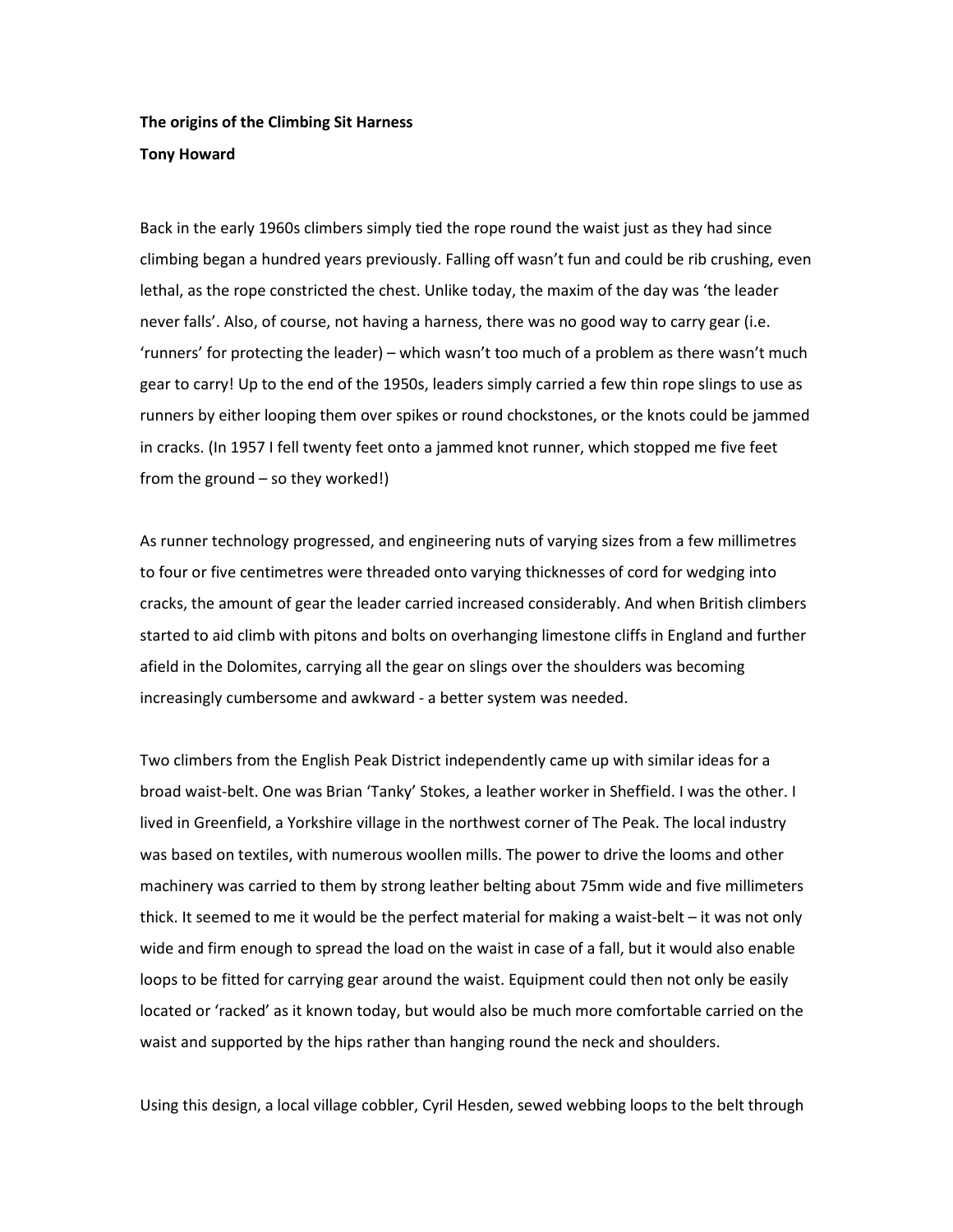which the climbing rope could be passed before tying on. D-rings were incorporated into the top and bottom of each loop. The lower ones enabled gear-carrying loops to be fitted, by knotting a cord into them. Upper D-rings were also available for clipping gear into such as a peg hammer. The cobbler also punched holes into the belt through which a narrow tape could be passed forming a sling around the waist to which a carabiner could be attached at the front. This carabiner not only simplified pegging (aid climbing) by forming the attachment point for a 'cow's tail' or short sling of variable length for clipping into pegs, but, together with carabiners in the lower D-rings, it also held a 'figure-of-eight' sit-sling in place when doing multi-pitch abseils – and equally importantly, when aid-climbing big overhangs. Modified in this way it became the first sit-harness though the term had yet to be used.

The belt was originally sold at Brigham's in Manchester and by a few other shops, but following its use on the Troll Wall climb in 1965, it was successfully marketed as the Troll Mark 2 Waist Belt and was eventually changed to padded nylon rather than leather. A new company was formed at this time by myself and a climbing friend Alan Waterhouse, who was already manufacturing a range of aluminium wedges for use in place of the old engineering nuts that climbers had been threading on slings. The Troll Waist Belt system remained in common use for five years, until Don Whillans came to the Troll workshop in Greenfield with a request for a harness for the forthcoming 1970 Annapurna South Face Expedition.

Don's idea was a nylon 'nappy' for supporting the climber's weight round the thighs and waist, forming a seat for aid-climbing and load carrying at altitude. Initially it didn't work, but it did get Don, Alan and me thinking. After considerable trial and error 'The Whillans Harness' emerged and proved to be essential for the success of the expedition. With further input from Paul Seddon, another climber who joined the Troll company team at this time, the harness had some minor modifications and was introduced onto the market the following year. Although one wellknown British climber reviewed it in Mountain magazine saying "if you want to be trussed in tape, this is the thing for you", it was destined to become world famous both for rock climbing and mountaineering.

Eight years later there was still nothing really competing with 'The Whillans', at least not in the UK, but nowhere else either as far as I know, though we (Troll) were also making the Forrest Sit Harness for sale in the UK, for Bill Forrest of the USA. That was a broad waist-band or 'swami